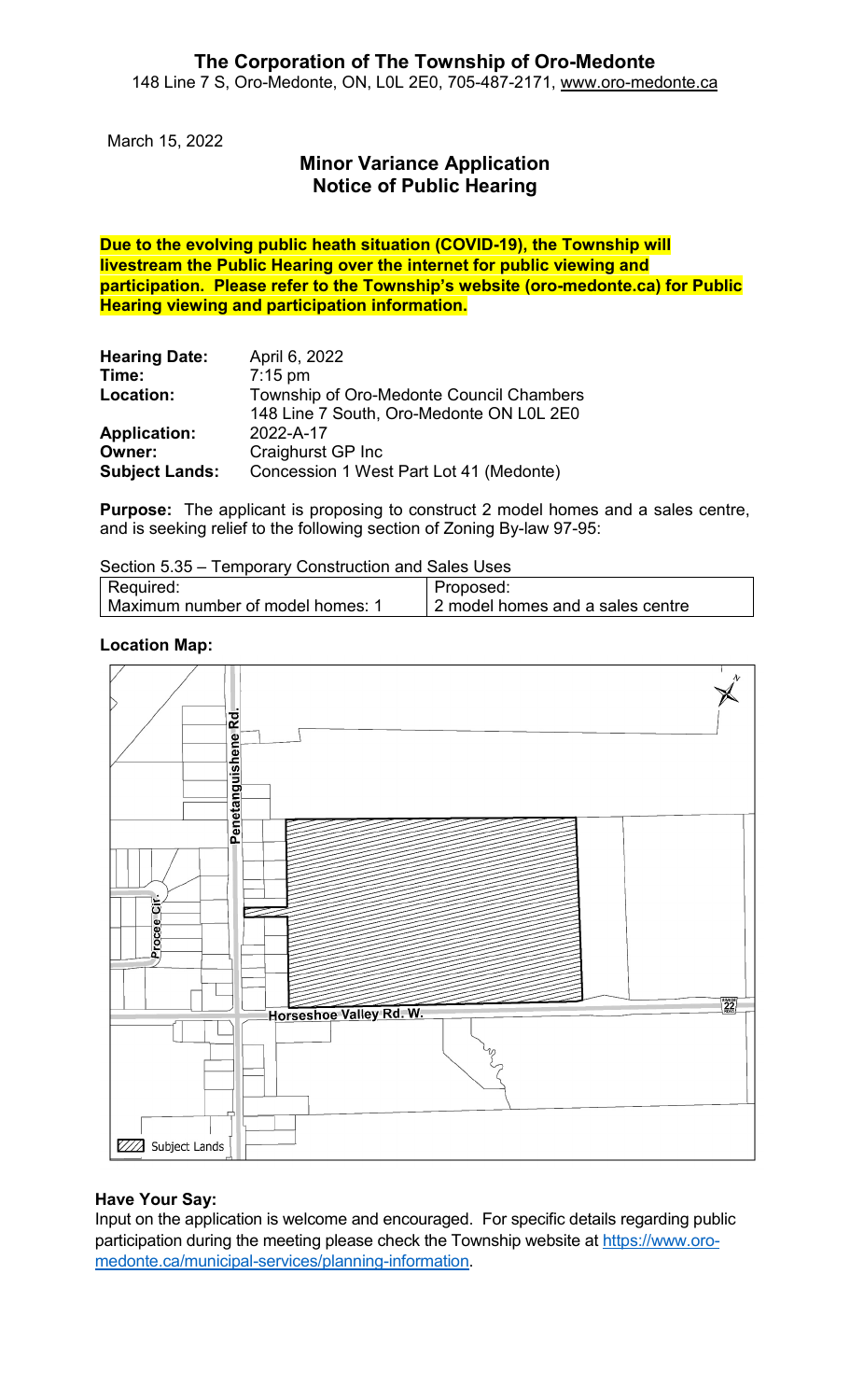Written submissions can be made by:

- 1. Emailed to [planning@oro-medonte.ca](mailto:planning@oro-medonte.ca) prior to or during the Public Hearing;
- 2. Dropped in the drop box at the Township Administration Office on Line 7 South;
- 3. Faxed to (705) 487-0133; or,
- 4. Mailed through Canada Post.

If a person or public body does not make oral submissions at the public hearing or make written submissions prior to the decision on this application, and subsequently submits an appeal of the decision, the Ontario Land Tribunal (OLT) may dismiss the appeal. If you wish to be notified of the decision of the Township of Oro-Medonte in respect to the application, you must make a written request.

Individuals who submit letters and other information to Council and its advisory bodies should be aware that all information, including contact information, contained within their communications may become part of the public record and may be made available through the agenda process, which includes publication on the Township's website.

Written submissions/requests should be directed to:

Township of Oro-Medonte 148 Line 7 South Oro-Medonte, Ontario L0L 2E0 Attn: Secretary Treasurer, Development Services [planning@oro-medonte.ca](mailto:planning@oro-medonte.ca)

#### **More Information:**

For further information, please contact the Secretary-Treasurer during regular office hours Monday to Friday 8:30 a.m. to 4:30 p.m. A copy of the Staff Report will be available to the public on April 1, 2022 on the Township's Web Site: [www.oro-medonte.ca](http://www.oro-medonte.ca/) or from the Development Services Department.

Andy Karaiskakis Secretary-Treasurer

## **Applicant's Site Plan:**